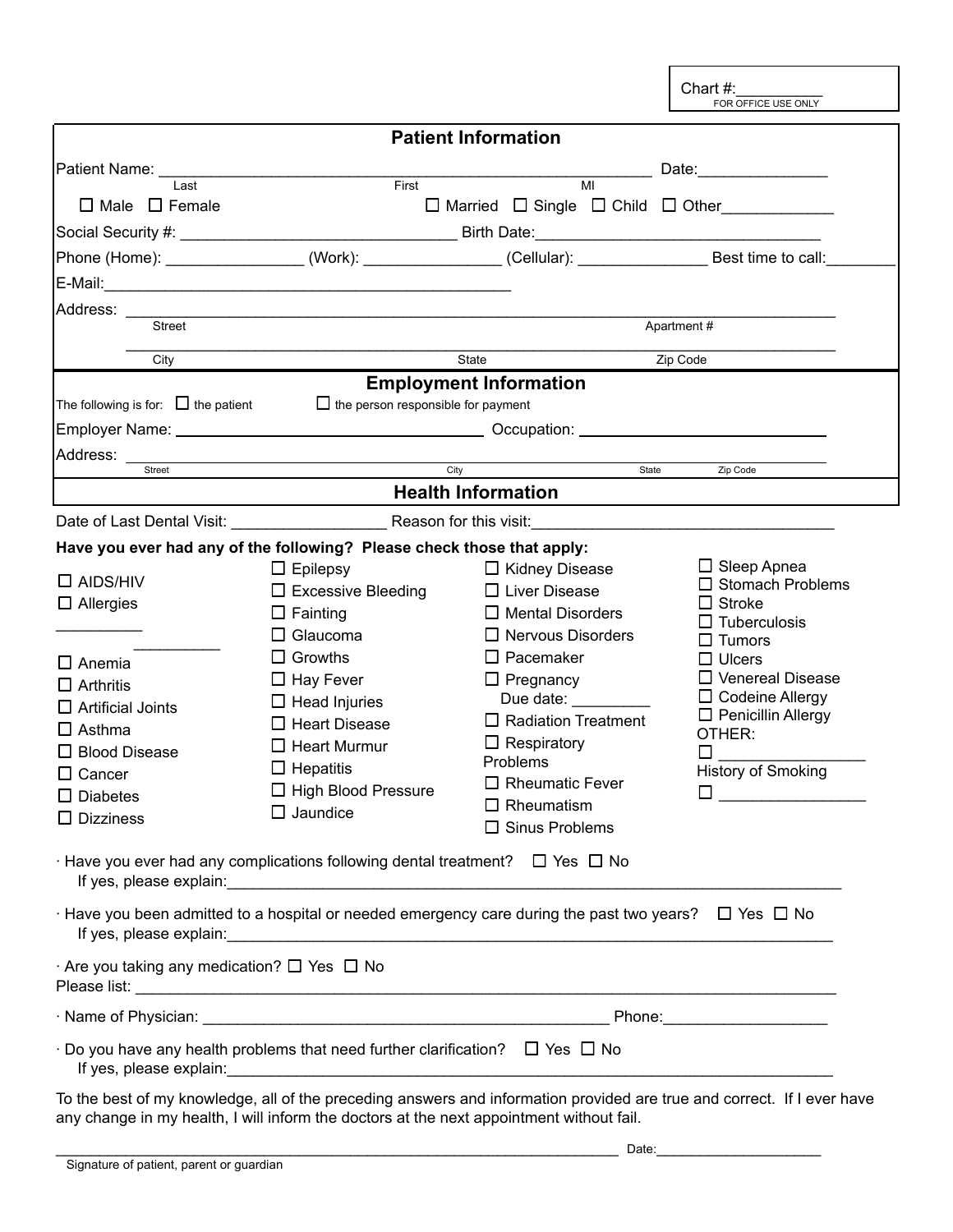|                                                                                                                                                                                                                                                                                                                                                                                                                |                                                                                                                                                                                                           | <b>Referral Information</b>  |                                                                   |                                            |  |
|----------------------------------------------------------------------------------------------------------------------------------------------------------------------------------------------------------------------------------------------------------------------------------------------------------------------------------------------------------------------------------------------------------------|-----------------------------------------------------------------------------------------------------------------------------------------------------------------------------------------------------------|------------------------------|-------------------------------------------------------------------|--------------------------------------------|--|
| Whom may we thank for referring you to our practice? □ Another patient, friend □ Another patient, relative                                                                                                                                                                                                                                                                                                     |                                                                                                                                                                                                           |                              |                                                                   |                                            |  |
| $\Box$ Dental Office $\Box$ Online $\Box$ Other Doctor $\Box$ School $\Box$ Work $\Box$ Other                                                                                                                                                                                                                                                                                                                  |                                                                                                                                                                                                           |                              |                                                                   |                                            |  |
| Name of person or office referring you to our practice: example and all proportional control of the state of the state of the state of the state of the state of the state of the state of the state of the state of the state                                                                                                                                                                                 |                                                                                                                                                                                                           |                              |                                                                   |                                            |  |
|                                                                                                                                                                                                                                                                                                                                                                                                                |                                                                                                                                                                                                           |                              |                                                                   |                                            |  |
|                                                                                                                                                                                                                                                                                                                                                                                                                |                                                                                                                                                                                                           |                              |                                                                   |                                            |  |
|                                                                                                                                                                                                                                                                                                                                                                                                                | <b>Spouse or Responsible Party Information</b>                                                                                                                                                            |                              |                                                                   |                                            |  |
| The following is for: $\Box$ the patient's spouse $\Box$ the person responsible for payment                                                                                                                                                                                                                                                                                                                    |                                                                                                                                                                                                           |                              |                                                                   |                                            |  |
| $\Box$ Male $\Box$ Female                                                                                                                                                                                                                                                                                                                                                                                      |                                                                                                                                                                                                           |                              | □ Married □ Single □ Child □ Other ___________                    |                                            |  |
|                                                                                                                                                                                                                                                                                                                                                                                                                |                                                                                                                                                                                                           |                              |                                                                   |                                            |  |
| Phone (Home): _____________________(Work): ___________________Ext: ________Best time to call: _______________                                                                                                                                                                                                                                                                                                  |                                                                                                                                                                                                           |                              |                                                                   |                                            |  |
| Street                                                                                                                                                                                                                                                                                                                                                                                                         |                                                                                                                                                                                                           |                              |                                                                   | Apartment#                                 |  |
|                                                                                                                                                                                                                                                                                                                                                                                                                |                                                                                                                                                                                                           |                              |                                                                   |                                            |  |
| City                                                                                                                                                                                                                                                                                                                                                                                                           |                                                                                                                                                                                                           |                              | State                                                             | Zip Code                                   |  |
|                                                                                                                                                                                                                                                                                                                                                                                                                |                                                                                                                                                                                                           | <b>Insurance Information</b> |                                                                   |                                            |  |
| Primary                                                                                                                                                                                                                                                                                                                                                                                                        |                                                                                                                                                                                                           |                              | $\frac{1}{\text{min}}$ Is insured a patient? $\Box$ Yes $\Box$ No |                                            |  |
| Name of Insured: Last                                                                                                                                                                                                                                                                                                                                                                                          | First                                                                                                                                                                                                     |                              |                                                                   |                                            |  |
| Insured's Birth Date: _______________________ ID #: __________________________Group #:________________________<br>Insured's Address: _________                                                                                                                                                                                                                                                                 |                                                                                                                                                                                                           |                              |                                                                   |                                            |  |
| Street                                                                                                                                                                                                                                                                                                                                                                                                         | <u> 1989 - Johann Barn, amerikansk politiker (d. 1989)</u>                                                                                                                                                | City                         | State                                                             | Zip Code                                   |  |
| Address: __________                                                                                                                                                                                                                                                                                                                                                                                            |                                                                                                                                                                                                           |                              |                                                                   |                                            |  |
| Street                                                                                                                                                                                                                                                                                                                                                                                                         | <u> 1989 - Johann Barn, amerikan besteman besteman besteman besteman besteman besteman besteman besteman bestema</u>                                                                                      | City                         | State                                                             | Zip Code                                   |  |
| Patient's relationship to insured: $\Box$ Self $\Box$ Spouse $\Box$ Child $\Box$ Other                                                                                                                                                                                                                                                                                                                         |                                                                                                                                                                                                           |                              |                                                                   |                                            |  |
| Insurance Plan Name and Address: Letter and Address and Address and Address and Address and Address and Address and Address and Address and Address and Address and Address and Address and Address and Address and Address an                                                                                                                                                                                 |                                                                                                                                                                                                           |                              |                                                                   |                                            |  |
| Secondary                                                                                                                                                                                                                                                                                                                                                                                                      |                                                                                                                                                                                                           |                              |                                                                   |                                            |  |
| Name of Insured:<br>Last                                                                                                                                                                                                                                                                                                                                                                                       | First                                                                                                                                                                                                     | M <sub>l</sub>               |                                                                   | Is insured a patient? $\Box$ Yes $\Box$ No |  |
| Insured's Birth Date: ____________________ ID #: ______                                                                                                                                                                                                                                                                                                                                                        |                                                                                                                                                                                                           |                              |                                                                   |                                            |  |
| Insured's Address: _____<br>Street                                                                                                                                                                                                                                                                                                                                                                             |                                                                                                                                                                                                           | City                         | State                                                             | Zip Code                                   |  |
|                                                                                                                                                                                                                                                                                                                                                                                                                |                                                                                                                                                                                                           |                              |                                                                   |                                            |  |
| Address: ___________<br>Street                                                                                                                                                                                                                                                                                                                                                                                 |                                                                                                                                                                                                           | City                         | State                                                             | Zip Code                                   |  |
| Patient's relationship to insured: $\Box$ Self $\Box$ Spouse $\Box$ Child $\Box$ Other                                                                                                                                                                                                                                                                                                                         |                                                                                                                                                                                                           |                              |                                                                   |                                            |  |
| Insurance Plan Name and Address: Name of American State of Address and Address and Address and Address and Address and Address and Address and Address and Address and Address and Address and Address and Address and Address                                                                                                                                                                                 |                                                                                                                                                                                                           |                              |                                                                   |                                            |  |
|                                                                                                                                                                                                                                                                                                                                                                                                                |                                                                                                                                                                                                           |                              |                                                                   |                                            |  |
| understand that the office is not participating in any insurance plans and my insurance company will pay me, as the member, all insurance benefits for services rendered.                                                                                                                                                                                                                                      |                                                                                                                                                                                                           |                              |                                                                   |                                            |  |
| authorize the use of this electronic signature on all insurance submissions.                                                                                                                                                                                                                                                                                                                                   |                                                                                                                                                                                                           |                              |                                                                   |                                            |  |
| authorize the dentist to release all information necessary to secure the payment of benefits.<br>I understand that I am financially responsible for all charges whether or not paid by insurance.                                                                                                                                                                                                              |                                                                                                                                                                                                           |                              |                                                                   |                                            |  |
| understand that the fee estimate listed for this dental care can only be extended for a period of ninety days from the date of the patient examination.                                                                                                                                                                                                                                                        |                                                                                                                                                                                                           |                              |                                                                   |                                            |  |
| A service charge of 1½% per month (18% per annum) on the unpaid balance will be charged on all accounts exceeding 60 days, unless previously written financial arrangements are satisfied.                                                                                                                                                                                                                     |                                                                                                                                                                                                           |                              |                                                                   |                                            |  |
| Our policy requires payment in full for all services rendered at the time of visit, unless other arrangements have been made with the business manager. If account is not paid within 90 days of the date of                                                                                                                                                                                                   |                                                                                                                                                                                                           |                              |                                                                   |                                            |  |
| be aware that in the event that your account is handed over to a collection agency you will be charged a fee anywhere between 33% and 50% of the account balance. You agree to reimburse us the fees<br>of any collection's agency, which may be based on a percentage at a maximum of 50% of the debt, and all cost, and expenses, including reasonable attorneys' fees, we incur in such collection efforts. | service and no financial arrangements have been made, you will be responsible for legal fees, collection agency fees, interest charges and any other expenses incurred in collecting your account. Please |                              |                                                                   |                                            |  |
| I grant my permission to you or your assignee, to contact me to discuss matters related to this form.<br>I have read the above conditions of treatment and payment and agree to their content.                                                                                                                                                                                                                 |                                                                                                                                                                                                           |                              |                                                                   |                                            |  |

\_ Date: \_\_\_\_\_\_\_\_\_\_\_\_\_\_\_\_\_\_\_\_ Relationship to Patient: \_

 $\mathsf{l}$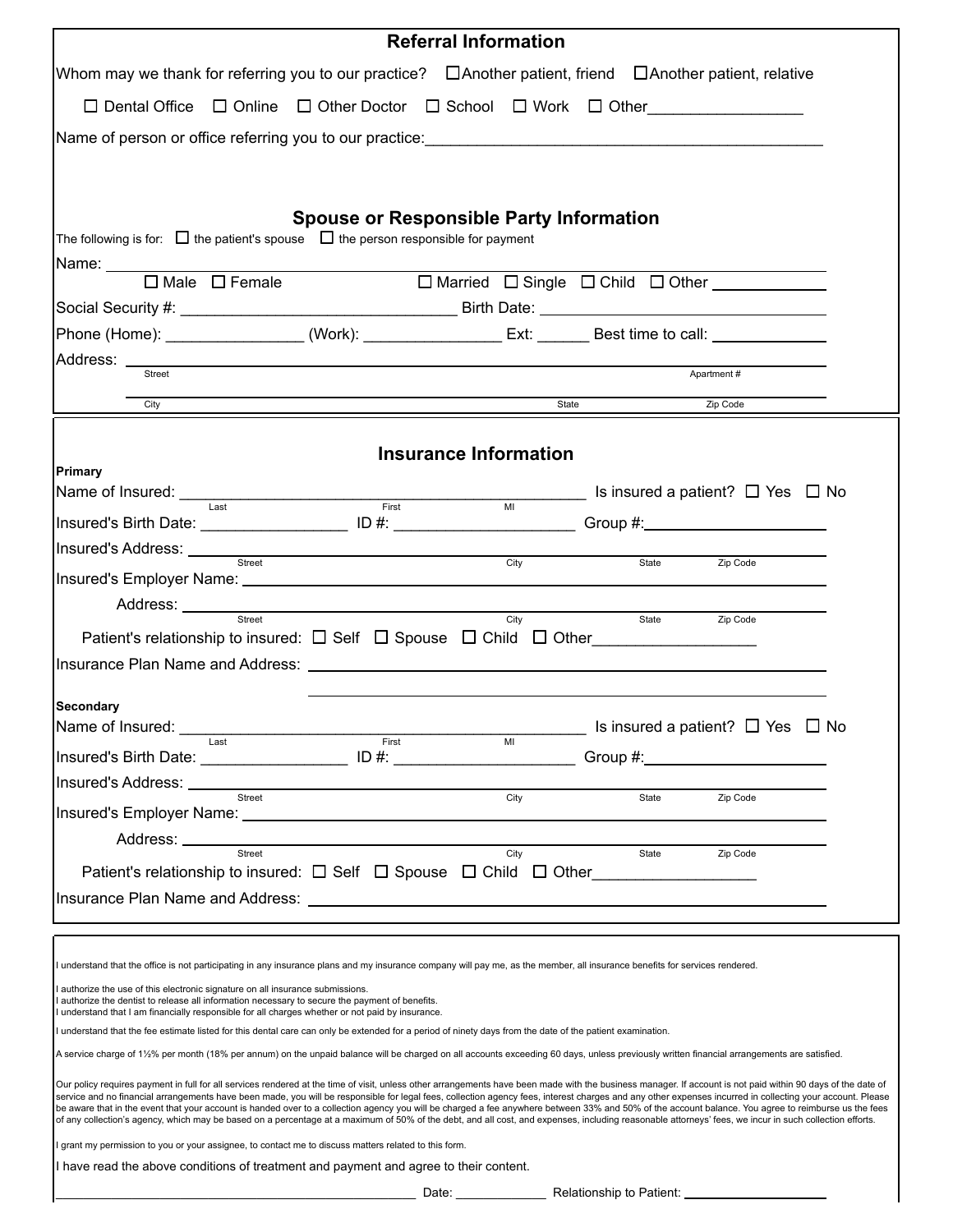| Signature of patient, parent or guardian |  |  |
|------------------------------------------|--|--|
|                                          |  |  |

Signature of guarantor of payment/responsible party

\_\_\_\_\_\_\_\_\_\_\_\_\_\_\_\_\_\_\_\_\_\_\_\_\_\_\_\_\_\_\_\_\_\_\_\_\_\_\_\_\_\_\_\_\_\_\_\_\_\_\_\_ Date: \_\_\_\_\_\_\_\_\_\_\_\_\_ Relationship to Patient: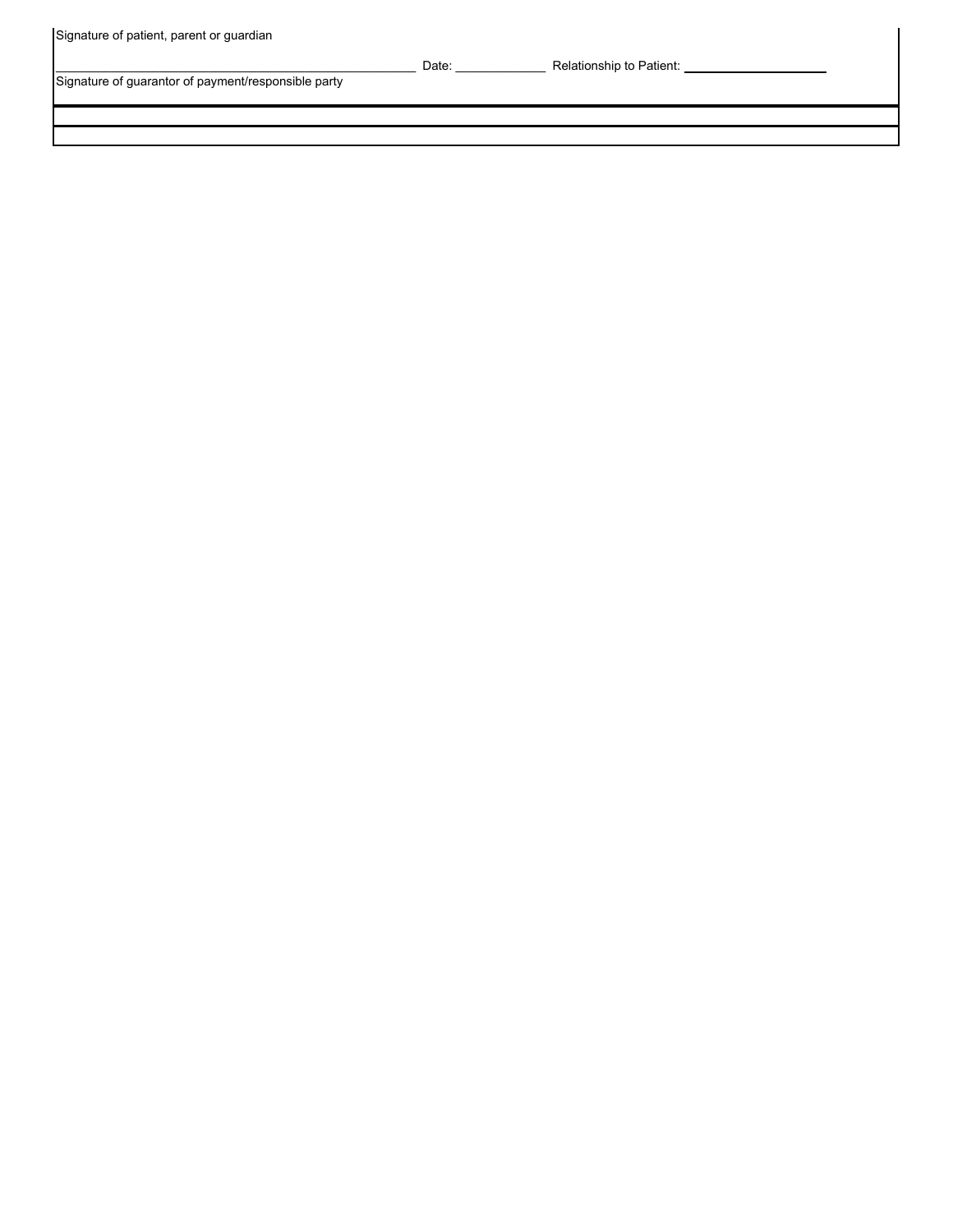## **INFORMED CONSENT FOR TREATMENT, USE AND DISCLOSURE OF HEALTH INFORMATION OFFICE POLICIES,**

It's our goal to provide you with the highest level of aesthetically beautiful and functional dental care possible in a warm, personal, and attentive environment. We are committed to both improving your current dental health, and preventing future dental problems.

## **INITIAL DIAGNOSTIC PROCEDURES:** In order to help formulate recommendations, the following diagnostic procedures may be performed:

 (1) a medical and dental history, (2) discussion of your dental problems, concerns and desires, (3) x-rays, (4) plaster casts and/or digital models of the mouth and teeth, (5) examination of the mouth and associated structures, (6) photographs, and (7) conference with previous or concurrent treating health professionals. If additional diagnostic procedures or consultations are indicated, they will be discussed with you.

 **TREATMENT RECOMMENDATIONS:** Are based on information gained from initial diagnostic procedures and previous experience and may vary for similar situations. The ultimate goal of treatment is to assist you in attaining optimum dental health and appearance. We will discuss with you the most appropriate and ideal treatment plan as well as reasonable alternative treatment plans. In those instances where supporting structures are compromised, recommendations can be made only after consultation with specialists. We will also inform you of the likely dental prognosis for each of these treatment plans and dental prognosis if no treatment is initiated at this time. You are welcome at any time to seek a second opinion. To provide you with optimal care, we must make our treatment recommendations based on the best available option to you. Unfortunately, most dental insurance provides coverage only for what they deem to be the minimally acceptable standard of care. We therefore will in no way allow insurance benefits to dictate treatment. Please note that our philosophy is to provide the most conservative treatment possible, leaving more invasive procedures (such as surgical or endodontic) as a last resort for restoring your dental health. In the event this approach does not bring satisfactory results, the next level or treatment will be offered. You will be responsible for the fees associated with every procedure that was performed.

 **REFERRAL TO OTHER SPECIALISTS:** Dental restorative and prosthodontic treatment often requires concurrent treatment with other specialties such as: *Periodontics, Endodontics, Anesthesiology, Orthodontics, Oral Surgery, Physician (M.D.)*

 **ANESTHETICS:** Most procedures are performed with local anesthetic (commonly referred to as *Novocaine)* In rare instances, allergic reactions may occur, so you are requested to inform our office staff of any known allergies you may have.

**DENTAL TREATMENT DURING PREGNANCY:** Elective procedures or procedures that can be easily postponed should generally wait until after childbirth. Treatment of dental pain and urgent procedures can be performed with relative safety to the fetus by minimizing the use of medications and avoiding the use of nitrous oxide and other medications with known fetal effects. Therefore, it is essential that you inform our staff of a confirmed or suspected pregnancy.

 **MEDICAL HISTORY:** I understand the medical and dental history is necessary to provide me with dental care in a safe and efficient manner. I have answered all questions to the best of my knowledge. Should further information be needed, you have my permission to ask the respective health care provider or agency. I will notify our staff of any change in my health or medication prior to treatment, at every visit.

 **TREATMENT:** Upon diagnosis, I authorize Doctors or the designated staff person to perform all recommended and mutually agreed upon treatment employing all necessary assistance required for providing proper care.

 **INFORMED CONSENT AND AUTHORIZATION:** I certify that I have read and understand this *Informed Consent,* which outlines the general treatment considerations as well as the potential problems and complication of dental treatment. I understand that potential complications and problems may include, but are not limited to, those described in this document and discussed with me. I understand that during and following the treatment, and in the future, conditions may become apparent that warrant additional or alternative treatment pertinent to the success of comprehensive treatment. Recognizing the potential problems and risks of dental treatment, authorization is given for dental treatment to be rendered by the dentist and office staff. I also approve any modification in design, materials or care, if it is felt this is for my best interest. This consent is in force indefinitely unless revoked by me in writing.

 **CONTACTS:** I also give my permission to have the Dental office personally contact me and remind me of needed appointments through the means of communication that I have provided.

**TERMS** AND AGREEMENTS FOR CANCELLATIONS: All appointments are exclusively reserved. I hereby consent that, in the event that I may need to cancel my appointment, I will kindly give a twenty four hour prior to my appointment notice. If I fail to do so I am aware that I will be charged a \$50.00 cancellation fee for every  $\frac{1}{2}$  hr that was reserved for me.

**PAYMENT:** I agree to be responsible for payment of all services rendered on my behalf or my dependents. I understand that payment is due at the time of service unless other arrangements have been made any fee quoted is guaranteed for ninety days only. For all prosthetic work involving laboratory fees payment is due at the time of the impression. We are not responsible for any fees associated with prosthetic work not delivered on time due to patient's failure to appear.

Notice of Privacy Practices: You have the right to read our Notice of Privacy Practices before you decide whether to sign this Consent. Our Notice provides a description of our treatment payment, activities, and healthcare operations, of the uses and disclosures we may make of your protected health information, and of other important matters about your protected health information. A copy of our Notice accompanies this Consent. We encourage you to read it carefully and completely before signing this Consent. We reserve the right to change our privacy practices as described in our Notice of Privacy Practices. If we change our privacy practices, we will issue a revised Notice of Privacy Practices which will contain the changes. Those changes may apply to any of your protected health information that we maintain.

 **Right to Revoke:** You will have the right to revoke this Consent at any time by giving us written notice of your revocation. Please understand that revocation of this Consent will not affect any action we took in reliance on this Consent before we received your revocation, and that we may decline to treat you or to continue treating you if you revoke this Consent.

 I have had full opportunity to read and consider the contents of this Consent form and your Notice of Privacy Practices. I understand that by signing this Consent form, I am giving my consent to use and disclose of my protected health information to carry our treatment, payment activities and health care operations. I have given the opportunity to ask any questions I may have regarding this Notice.

| Signature:                                                                                               | Date: |
|----------------------------------------------------------------------------------------------------------|-------|
| If this Consent is signed by a personal representative on behalf of the patient, complete the following: |       |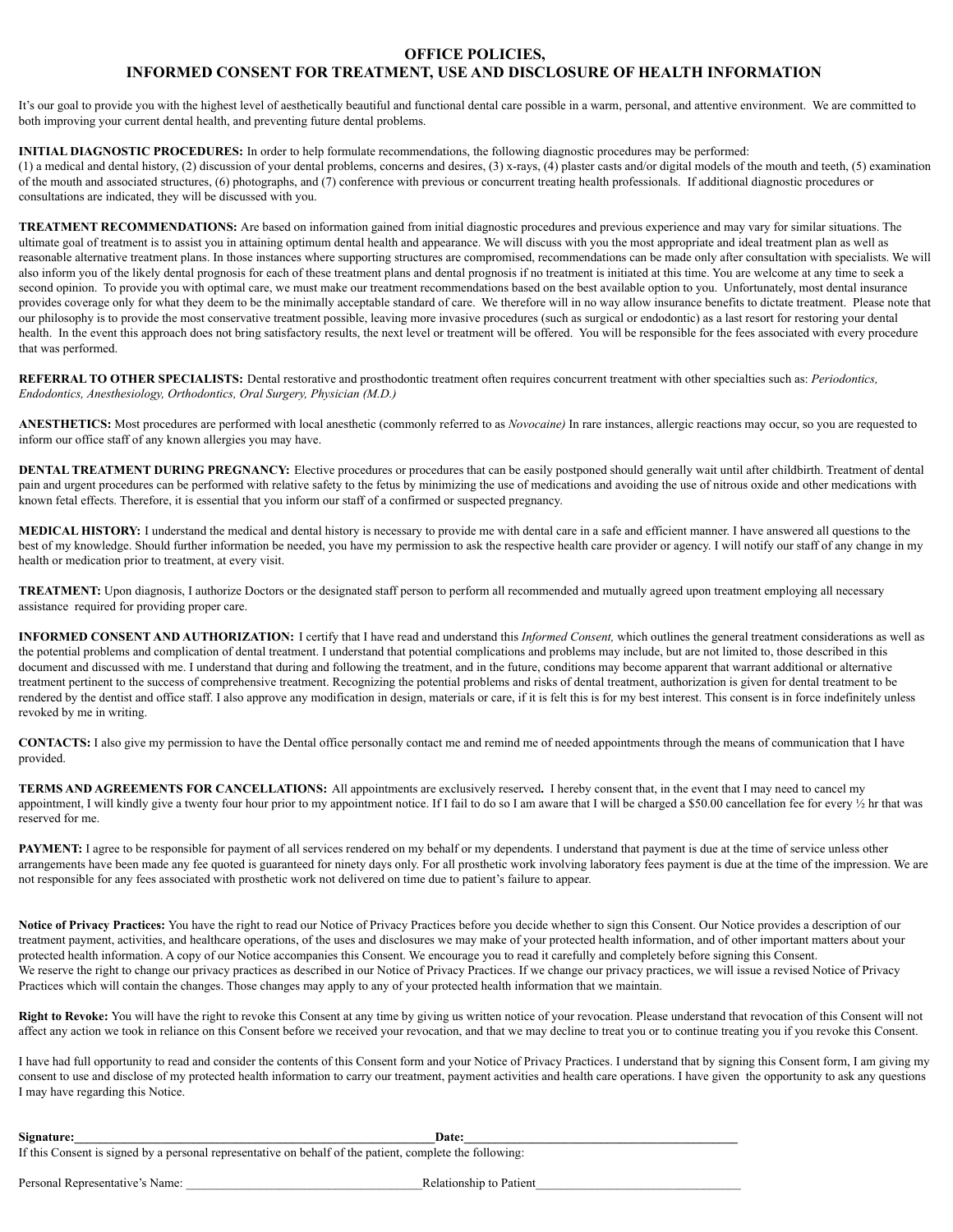## Dental Information

Previous Dentist Name and Phone number:

|              |                                   | Date of most recent dental exam and dental x-rays: |               |                      |
|--------------|-----------------------------------|----------------------------------------------------|---------------|----------------------|
|              |                                   |                                                    |               |                      |
|              | I routinely see my dentist every: |                                                    |               |                      |
| $\Box$ 3 mo. | $\Box$ 4 mo.                      | $\Box$ 6 mo.                                       | $\Box$ 12 mo. | $\Box$ Not routinely |
|              | What is your immediate concern?   |                                                    |               |                      |
|              |                                   |                                                    |               |                      |

|  | __ |  |
|--|----|--|
|  |    |  |
|  |    |  |
|  |    |  |
|  |    |  |
|  |    |  |
|  |    |  |
|  |    |  |
|  |    |  |
|  |    |  |
|  |    |  |
|  |    |  |

Check all that apply:

- Had trouble getting numb
- Had any reactions to local anesthetic
- Had/have braces, orthodontic treatment
- You experience dry mouth
- Any teeth sensitive to hot, cold, biting, sweets or avoid brushing any part of your mouth
- Food gets trapped between any teeth
- Have you ever whitened or bleached your teeth
- Have you experienced popping and/or clicking of your jaw joint
- You have difficulty chewing
- You clench or grind your teeth
- You wear or have worn a bite appliance
- Gums bleed when brushing or flossing
- Treated for gum disease or were told you have lost bone around your teeth
- Noticed an unpleasant taste or odor in your mouth
- Experienced gum recession
- Had any teeth become loose on their own (without injury)
- Experienced a burning sensation in your mouth
- You snore or wake up frequently during the night
- Have been diagnosed with sleep disorders
- Had complications from past dental treatment